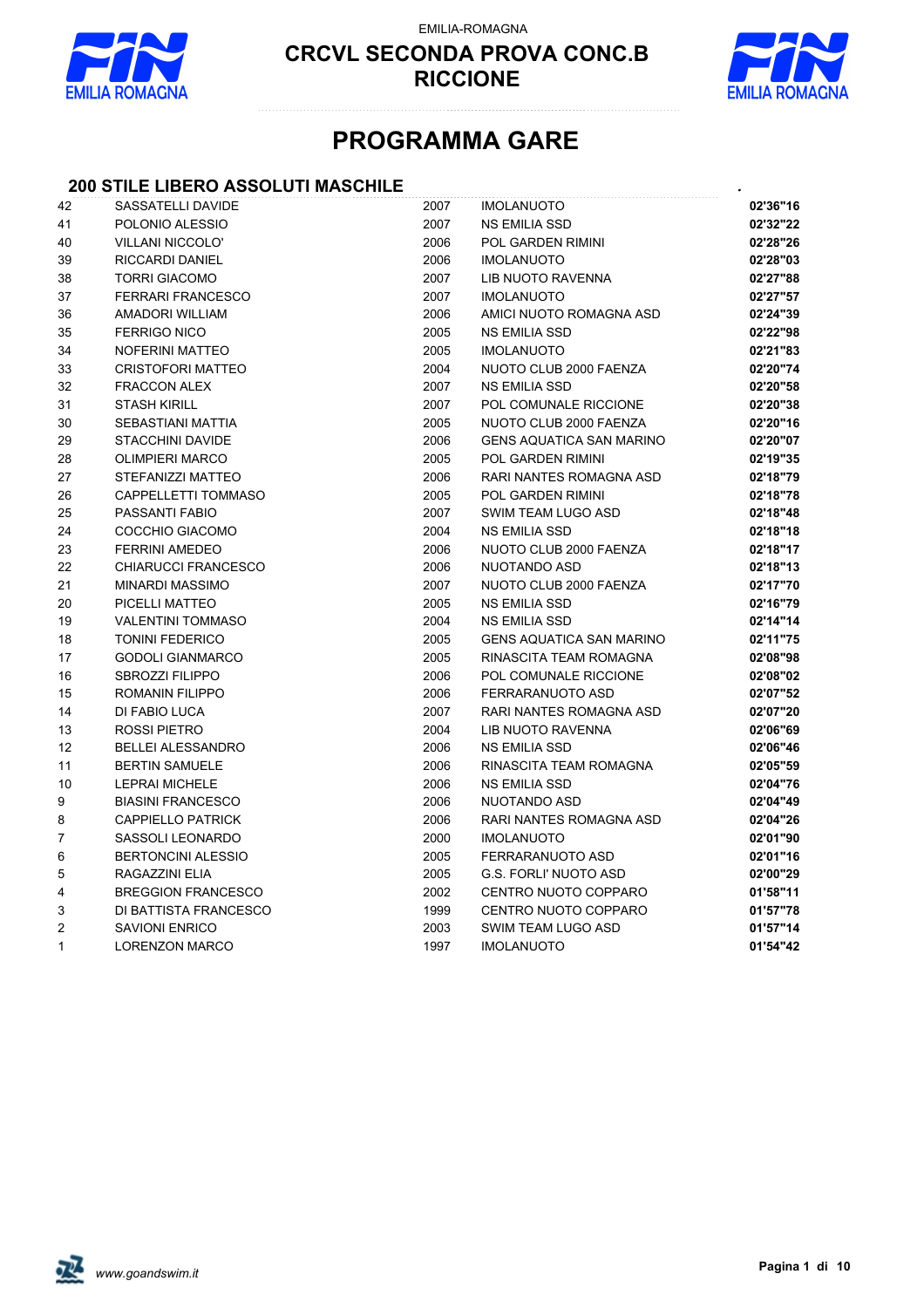

EMILIA-ROMAGNA



# **PROGRAMMA GARE**

### **100 DORSO ASSOLUTI MASCHILE** *.*

| 45 | CASADIO GIOVANNI                              | 2007 | SWIM TEAM LUGO ASD                                  | S.T.     |
|----|-----------------------------------------------|------|-----------------------------------------------------|----------|
| 44 | ROSSO GIULIO                                  | 2007 | <b>NS EMILIA SSD</b>                                | 01'25"67 |
| 43 | <b>VAKANOVSKYY DMITRIY</b>                    | 2007 | NUOTO CLUB 2000 FAENZA                              | 01'22"30 |
| 42 | <b>CALISTRI EDOARDO</b>                       | 2007 | <b>IMOLANUOTO</b>                                   | 01'20"48 |
| 41 | FOSCHINI NICOLO'                              | 2005 | RINASCITA TEAM ROMAGNA                              | 01'18"79 |
| 40 | <b>BAIONI GIOVANNI</b>                        | 2006 | <b>LIB NUOTO RAVENNA</b>                            | 01'17"42 |
| 39 | SAPORETTI GABRIELE                            | 2006 | <b>LIB NUOTO RAVENNA</b>                            | 01'16"91 |
| 38 | <b>GREGGIO FILIPPO</b>                        | 2007 | RINASCITA TEAM ROMAGNA                              | 01'16"38 |
| 37 | FERRARI FRANCESCO                             | 2007 | <b>IMOLANUOTO</b>                                   | 01'16"04 |
| 36 | ALI' ELIA                                     | 2007 | LIB NUOTO RAVENNA                                   | 01'15"50 |
| 35 | <b>NEGRINI KEVIN</b>                          | 2006 | <b>GENS AQUATICA SAN MARINO</b>                     | 01'14"62 |
| 34 | <b>VENTURI ALESSANDRO</b>                     | 2006 | LIB NUOTO RAVENNA                                   | 01'14"49 |
| 33 | <b>VIVI FEDERICO</b>                          | 2007 | <b>NS EMILIA SSD</b>                                | 01'13"85 |
| 32 | <b>MENGHI THOMAS</b>                          | 2006 | <b>GENS AQUATICA SAN MARINO</b>                     | 01'12"47 |
| 31 | ALBERANI NICOLA                               | 2007 | NUOTO CLUB 2000 FAENZA                              | 01'10"49 |
| 30 | <b>BIGGIO BARTOLOMEO</b>                      | 2005 | <b>GENS AQUATICA SAN MARINO</b>                     | 01'10"42 |
| 29 | <b>CAPRI DAVIDE</b>                           | 2005 | <b>IMOLANUOTO</b>                                   | 01'09"53 |
| 28 | D'ECCLESIS MATTEO                             | 2007 | NS EMILIA SSD                                       | 01'09"22 |
| 27 | <b>VANZOLINI RICCARDO</b>                     | 2007 | ALDEBARAN SSD                                       | 01'09"19 |
| 26 | <b>FIORENTINI FRANCESCO</b>                   | 2007 | NUOTO CLUB 2000 FAENZA                              | 01'08"94 |
| 25 | TRIOSSI REGALLO PONTUAL DE SOUZA ERNESTO 2005 |      | RINASCITA TEAM ROMAGNA                              | 01'08"37 |
| 24 | CAPPELLETTI TOMMASO                           | 2005 | <b>POL GARDEN RIMINI</b>                            | 01'08"31 |
| 23 | <b>MAGRI CRISTIAN</b>                         | 2006 | RINASCITA TEAM ROMAGNA                              | 01'07"15 |
| 22 | RANIERI DAVIDE                                | 2004 | NUOTO CLUB 2000 FAENZA                              | 01'05"90 |
| 21 | SHELYAKIN ANDREA                              | 2005 | NS EMILIA SSD                                       | 01'05"77 |
| 20 | AMBONATI MATTEO                               | 2004 | CENTRO NUOTO COPPARO                                | 01'05"75 |
| 19 | <b>BELMONTE BENJAMIN</b>                      | 2006 | POL COMUNALE RICCIONE                               | 01'05"40 |
| 18 | NIGRO SIMONE                                  | 2003 | <b>IMOLANUOTO</b>                                   | 01'05"24 |
| 17 | <b>LENZI LUCA</b>                             | 2003 | FERRARANUOTO ASD                                    | 01'04"95 |
| 16 | <b>TABANELLI LUCA</b>                         | 2005 | <b>IMOLANUOTO</b>                                   | 01'04"85 |
| 15 | <b>BRUSCHI NICOLA</b>                         | 2006 | NUOTO CLUB 2000 FAENZA                              | 01'03"86 |
| 14 | <b>CUCCHI FRANCESCO</b>                       | 2004 | NUOTANDO ASD                                        | 01'03"69 |
| 13 | PIRELLI GABRIEL                               | 2005 | <b>IMOLANUOTO</b>                                   | 01'03"45 |
| 12 | <b>DESIDERIO LUCA</b>                         | 2007 | NS EMILIA SSD                                       | 01'02"91 |
| 11 | <b>GRAGNANINI MIRCO</b>                       | 2004 | CENTRO NUOTO COPPARO                                | 01'02"55 |
| 10 | CAGGIA ANDREA KAROL                           | 2005 | RARI NANTES ROMAGNA ASD                             | 01'02"23 |
| 9  | <b>GUIDI ALBERTO</b>                          | 2003 | <b>GENS AQUATICA SAN MARINO</b>                     | 01'01"99 |
| 8  | PIROVANO FRANCESCO                            | 2003 | RINASCITA TEAM ROMAGNA                              | 01'01"07 |
| 7  | BARALDI CARLO ALBERTO                         | 2006 | NS EMILIA SSD                                       | 01'01"04 |
| 6  | CALIFANO VITTORIO                             | 2002 | <b>IMOLANUOTO</b>                                   | 01'00"91 |
| 5  | <b>RAIMONDI ELIA</b>                          | 2002 | <b>IMOLANUOTO</b>                                   | 01'00"06 |
| 4  | NAVARRI ALBERTO                               | 2002 | FERRARANUOTO ASD                                    | 00'59"96 |
| 3  | <b>GUIDI ALAN</b>                             | 1997 | RINASCITA TEAM ROMAGNA                              | 00'59"65 |
| 2  | <b>VALENTI THOMAS</b>                         | 2002 | POL COMUNALE RICCIONE                               | 00'57"76 |
| 1  | <b>MOTTARAN LUCA</b>                          | 1999 | DELFINO '93 SSD                                     | 00'57"71 |
|    |                                               |      |                                                     |          |
|    | <b>50 RANA ASSOLUTI MASCHILE</b>              |      |                                                     |          |
|    | <b>GOMROKCHI SHAHIN</b>                       |      |                                                     |          |
| 11 | <b>CASADEI DAVIDE</b>                         | 2004 | POL GARDEN RIMINI<br><b>RARI NANTES ROMAGNA ASD</b> | 00'34"51 |
| 10 |                                               | 2001 | POL COMUNALE RICCIONE                               | 00'34"28 |
| 9  | <b>FALASCONI GIOELE</b>                       | 2004 |                                                     | 00'34"27 |
| 8  | PENASA PIETRO                                 | 2001 | RARI NANTES ROMAGNA ASD                             | 00'33"23 |
| 7  | <b>GALASSI MICHELE</b>                        | 2004 | FERRARANUOTO ASD                                    | 00'32"45 |
| 6  | <b>GADDONI MATTIA</b>                         | 2002 | NUOTO CLUB 2000 FAENZA                              | 00'32"22 |
| 5  | <b>FAEDO GIOVANNI</b>                         | 2001 | <b>NS EMILIA SSD</b>                                | 00'30"99 |
| 4  | <b>GIUNCHEDI ALESSIO</b>                      | 2003 | DELFINO '93 SSD                                     | 00'30"98 |
| 3  | <b>MARCHETTI SIMONE</b>                       | 2004 | DELFINO '93 SSD                                     | 00'30"85 |
| 2  | NATALI MATTEO                                 | 1996 | DELFINO '93 SSD                                     | 00'30"64 |
| 1  | ALESSANDRI GIACOMO                            | 2002 | POL COMUNALE RICCIONE                               | 00'29"47 |

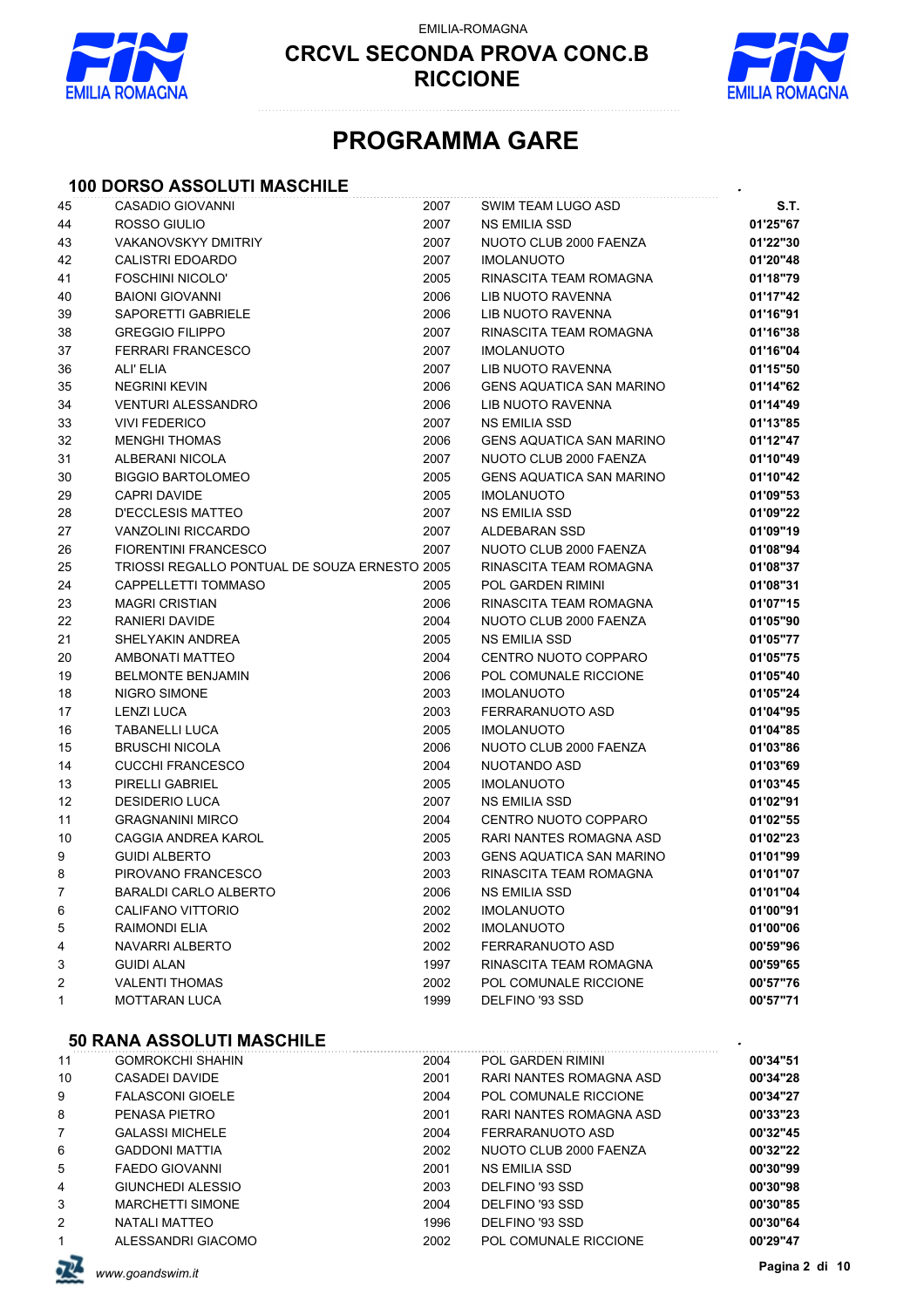

EMILIA-ROMAGNA



# **PROGRAMMA GARE**

### **200 FARFALLA ASSOLUTI MASCHILE** *.*

| 21                | DE FLAVIIS LORENZO        | 2007 | <b>POL GARDEN RIMINI</b>     | S.T.     |
|-------------------|---------------------------|------|------------------------------|----------|
| 20                | <b>CORPOSANTO GIORGIO</b> | 2007 | <b>IMOLANUOTO</b>            | S.T.     |
| 19                | RAVAIOLI RICCARDO         | 2006 | RARI NANTES ROMAGNA ASD      | S.T.     |
| 18                | DI BACCO VITTORIO         | 2006 | <b>G.S. FORLI' NUOTO ASD</b> | 02'34"62 |
| 17                | <b>BIAGETTI GIUSEPPE</b>  | 2005 | ALDEBARAN SSD                | 02'32"86 |
| 16                | <b>VERRILLI ALEX</b>      | 2007 | <b>IMOLANUOTO</b>            | 02'31"02 |
| 15                | FERROCCI ALESSANDRO       | 2007 | NS EMILIA SSD                | 02'30"29 |
| 14                | <b>BATTELLI ANDREA</b>    | 2006 | POL GARDEN RIMINI            | 02'29"82 |
| 13                | <b>FERRUZZI GIORGIO</b>   | 2005 | LIB NUOTO RAVENNA            | 02'25"08 |
| $12 \overline{ }$ | CHICCOLI EDOARDO          | 2006 | NS EMILIA SSD                | 02'24"23 |
| 11                | <b>TERZIARI TOMMASO</b>   | 2005 | <b>IMOLANUOTO</b>            | 02'23"62 |
| 10                | CIMATTI NICOLO'           | 2006 | SWIM TEAM LUGO ASD           | 02'22"51 |
| 9                 | RONDININI FILIPPO         | 2006 | NUOTO CLUB 2000 FAENZA       | 02'22"36 |
| 8                 | <b>RAISA EMANUELE</b>     | 1996 | <b>NS EMILIA SSD</b>         | 02'22"36 |
| 7                 | <b>CAPPIELLO PATRICK</b>  | 2006 | RARI NANTES ROMAGNA ASD      | 02'17"29 |
| 6                 | <b>SENNI SAMUEL</b>       | 2006 | RINASCITA TEAM ROMAGNA       | 02'16"69 |
| 5                 | DARDI ALEX                | 2004 | <b>IMOLANUOTO</b>            | 02'14"07 |
| 4                 | <b>FARINI FILIPPO</b>     | 2003 | RINASCITA TEAM ROMAGNA       | 02'12"80 |
| 3                 | <b>MESCOLI FRANCESCO</b>  | 2002 | NS EMILIA SSD                | 02'09"28 |
| 2                 | <b>DELBIANCO DIEGO</b>    | 2003 | POL COMUNALE RICCIONE        | 02'06"77 |
| 1                 | <b>GARDINI GABRIEL</b>    | 2002 | POL COMUNALE RICCIONE        | 02'05"36 |
|                   |                           |      |                              |          |

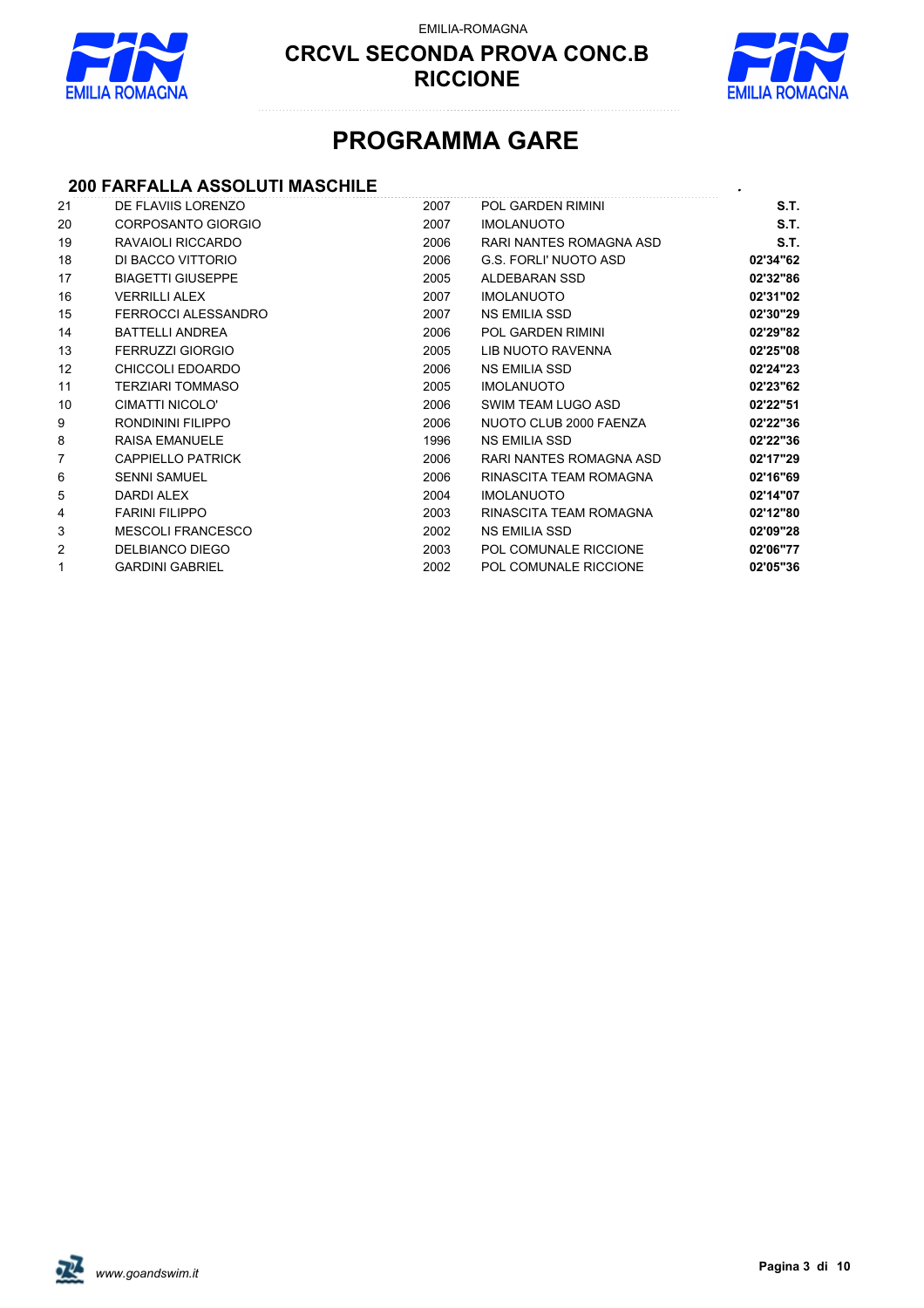



# **PROGRAMMA GARE**

### **200 MISTI ASSOLUTI MASCHILE** *.*

| 37 | <b>VAKANOVSKYY DMITRIY</b>   | 2007 | NUOTO CLUB 2000 FAENZA          | S.T.        |
|----|------------------------------|------|---------------------------------|-------------|
| 36 | MAZZELLA DAVIDE              | 2007 | LIB NUOTO RAVENNA               | <b>S.T.</b> |
| 35 | AMADORI WILLIAM              | 2006 | AMICI NUOTO ROMAGNA ASD         | <b>S.T.</b> |
| 34 | <b>VANNONI MICHELE</b>       | 2004 | POL GARDEN RIMINI               | <b>S.T.</b> |
| 33 | <b>VERRILLI ALEX</b>         | 2007 | <b>IMOLANUOTO</b>               | 02'42"27    |
| 32 | <b>CRISTOFORI MATTEO</b>     | 2004 | NUOTO CLUB 2000 FAENZA          | 02'42"01    |
| 31 | <b>VENTURI ALESSANDRO</b>    | 2006 | <b>LIB NUOTO RAVENNA</b>        | 02'37"00    |
| 30 | <b>STASH KIRILL</b>          | 2007 | POL COMUNALE RICCIONE           | 02'36"65    |
| 29 | <b>FERRINI AMEDEO</b>        | 2006 | NUOTO CLUB 2000 FAENZA          | 02'36"29    |
| 28 | RAVAGLIA RODEL               | 2006 | LIB NUOTO RAVENNA               | 02'34"29    |
| 27 | <b>GHINELLI ANDREA</b>       | 2007 | POL COMUNALE RICCIONE           | 02'32"22    |
| 26 | SHELYAKIN ANDREA             | 2005 | <b>NS EMILIA SSD</b>            | 02'31"42    |
| 25 | <b>TONINI FEDERICO</b>       | 2005 | <b>GENS AQUATICA SAN MARINO</b> | 02'31"25    |
| 24 | <b>CASTALDO CRISTIAN</b>     | 2005 | LIB NUOTO RAVENNA               | 02'29"92    |
| 23 | <b>GREGGIO FILIPPO</b>       | 2007 | RINASCITA TEAM ROMAGNA          | 02'28"66    |
| 22 | <b>ARFILLI LEONARDO</b>      | 2006 | LIB NUOTO RAVENNA               | 02'28"28    |
| 21 | <b>FRANCHI FILIPPO</b>       | 2003 | NUOTO CLUB 2000 FAENZA          | 02'27"07    |
| 20 | DONZELLINI FILIPPO           | 2006 | RINASCITA TEAM ROMAGNA          | 02'26"82    |
| 19 | <b>TOTTI LUCA</b>            | 2006 | POL COMUNALE RICCIONE           | 02'25"69    |
| 18 | LANDOLFI RICCARDO            | 2005 | <b>NS EMILIA SSD</b>            | 02'23"92    |
| 17 | <b>MOSCATO EMANUELE</b>      | 2006 | FERRARANUOTO ASD                | 02'23"58    |
| 16 | <b>BELMONTE BRENDON</b>      | 2006 | POL COMUNALE RICCIONE           | 02'22"98    |
| 15 | SPAGNOLO MARCO               | 2006 | RINASCITA TEAM ROMAGNA          | 02'22"47    |
| 14 | <b>BATTILANI RICCARDO</b>    | 2007 | <b>IMOLANUOTO</b>               | 02'22"00    |
| 13 | <b>BETTUZZI LORENZO</b>      | 2004 | <b>NS EMILIA SSD</b>            | 02'19"35    |
| 12 | <b>GADDONI MATTIA</b>        | 2002 | NUOTO CLUB 2000 FAENZA          | 02'19"28    |
| 11 | PELLICONI DARIO              | 2006 | <b>IMOLANUOTO</b>               | 02'18"10    |
| 10 | <b>GASPERI DENIS</b>         | 2005 | SWIM TEAM LUGO ASD              | 02'17"52    |
| 9  | <b>TELO' GIACOMO</b>         | 2003 | ALDEBARAN SSD                   | 02'17"02    |
| 8  | PANTIERI FILIPPO             | 2004 | RARI NANTES ROMAGNA ASD         | 02'16"23    |
| 7  | <b>BISCAGLIA MATTIA</b>      | 2001 | RINASCITA TEAM ROMAGNA          | 02'15"23    |
| 6  | <b>CALIFANO VITTORIO</b>     | 2002 | <b>IMOLANUOTO</b>               | 02'14"80    |
| 5  | <b>BARALDI CARLO ALBERTO</b> | 2006 | <b>NS EMILIA SSD</b>            | 02'14"76    |
| 4  | <b>TASSINARI LORENZO</b>     | 2003 | RINASCITA TEAM ROMAGNA          | 02'12"03    |
| 3  | <b>FARINA NICOLAS</b>        | 2003 | <b>NS EMILIA SSD</b>            | 02'11"26    |
| 2  | <b>BISCAGLIA MARCO</b>       | 1997 | RINASCITA TEAM ROMAGNA          | 02'08"62    |
| 1  | <b>XELLA ALESSANDRO</b>      | 1999 | <b>IMOLANUOTO</b>               | 02'05"99    |
|    |                              |      |                                 |             |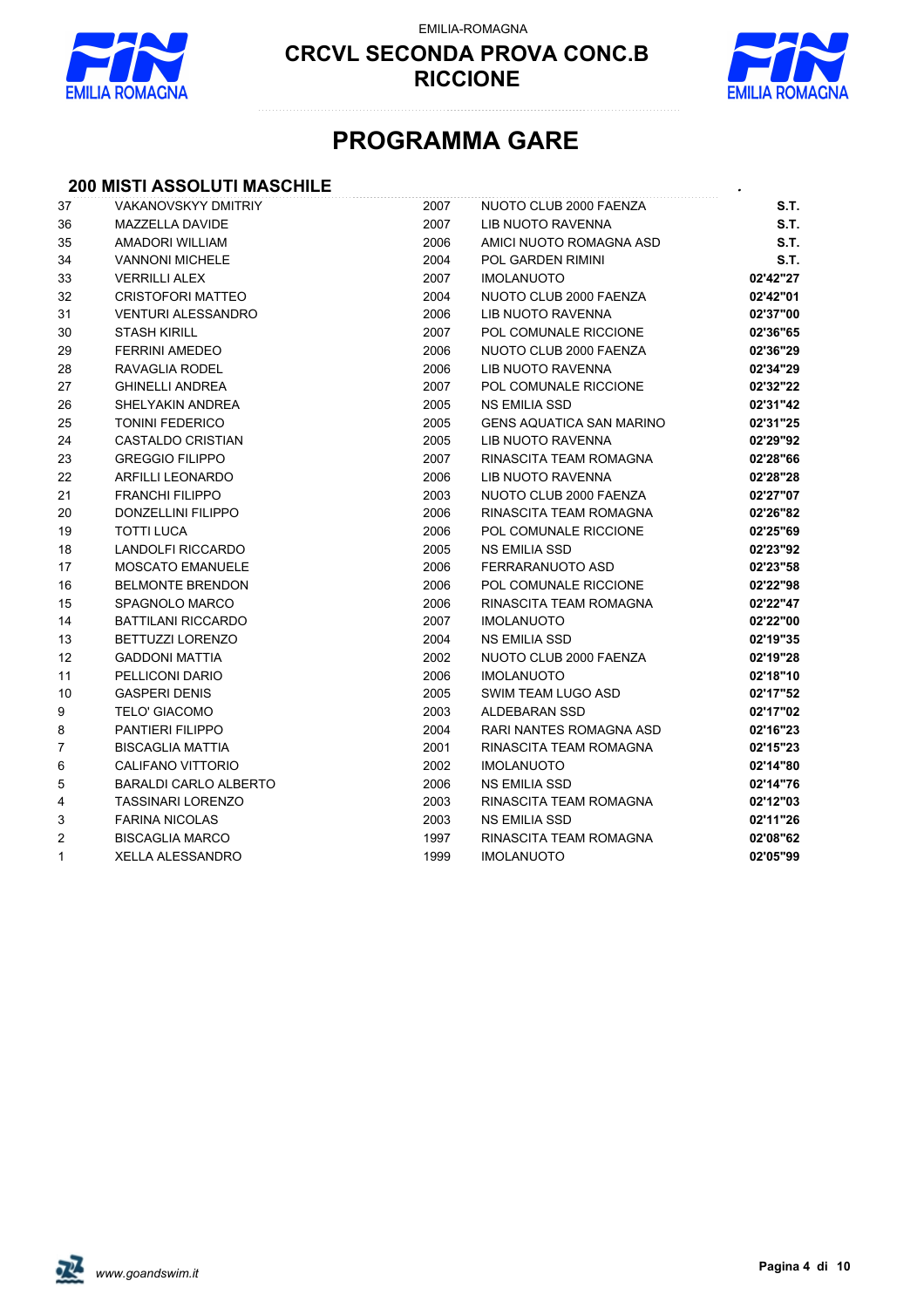

EMILIA-ROMAGNA



### **PROGRAMMA GARE**

### **800 STILE LIBERO ASSOLUTI MASCHILE** *.*

| 24           | <b>STAGNI SIMONE</b>                       | 2007 | <b>NS EMILIA SSD</b>            | S.T.     |
|--------------|--------------------------------------------|------|---------------------------------|----------|
| 23           | <b>MARZOLA FEDERICO</b>                    | 2007 | FERRARANUOTO ASD                | S.T.     |
| 22           | <b>BIMBATTI ALESSIO</b>                    | 2007 | FERRARANUOTO ASD                | S.T.     |
| 21           | <b>VENTURI ALESSANDRO</b>                  | 2006 | DELFINO '93 SSD                 | S.T.     |
| 20           | <b>CARLINI FILIPPO</b>                     | 2006 | POL COMUNALE RICCIONE           | S.T.     |
| 19           | <b>LEONARDI LORENZO</b>                    | 2007 | POL GARDEN RIMINI               | S.T.     |
| 18           | <b>BERTONCINI ALESSIO</b>                  | 2005 | FERRARANUOTO ASD                | S.T.     |
| 17           | PLAZZO IAN                                 | 2007 | FERRARANUOTO ASD                | S.T.     |
| 16           | ROSSI LEONARDO                             | 2005 | POL COMUNALE RICCIONE           | S.T.     |
| 15           | RAGAZZINI ELIA                             | 2005 | <b>G.S. FORLI' NUOTO ASD</b>    | S.T.     |
| 14           | <b>MELE RICCARDO</b>                       | 2007 | <b>IMOLANUOTO</b>               | 09'44"75 |
| 13           | <b>BROGLI FEDERICO</b>                     | 2005 | <b>NS EMILIA SSD</b>            | 09'29"71 |
| 12           | PALADINI ALESSANDRO                        | 2007 | ALDEBARAN SSD                   | 09'27"67 |
| 11           | RAULE FILIPPO                              | 2005 | FERRARANUOTO ASD                | 09'22"89 |
| 10           | <b>CIBIEN VITTORIO</b>                     | 2005 | CENTRO NUOTO COPPARO            | 09'21"69 |
| 9            | <b>RICCI MATTEO</b>                        | 2005 | LIB NUOTO RAVENNA               | 09'15"45 |
| 8            | <b>VACCHI GIACOMO</b>                      | 2005 | SWIM TEAM LUGO ASD              | 09'14"36 |
| 7            | RIZZO GIORGIO                              | 2005 | FERRARANUOTO ASD                | 09'04"76 |
| 6            | DI BATTISTA FRANCESCO                      | 1999 | CENTRO NUOTO COPPARO            | 09'02"99 |
| 5            | PERLA EDOARDO                              | 2001 | POL COMUNALE RICCIONE           | 08'56"79 |
| 4            | <b>NUGHES LORENZO</b>                      | 2004 | FERRARANUOTO ASD                | 08'49"10 |
| 3            | <b>AMATI FILIPPO</b>                       | 2002 | <b>G.S. FORLI' NUOTO ASD</b>    | 08'48"68 |
| 2            | <b>SEMPRINI RICCARDO</b>                   | 2005 | POL COMUNALE RICCIONE           | 08'47"60 |
| $\mathbf{1}$ | PIERACCINI GIUSEPPE                        | 2004 | NS EMILIA SSD                   | 08'46"33 |
|              | <b>200 STILE LIBERO ASSOLUTI FEMMINILE</b> |      |                                 |          |
| 62           | <b>FAZI FATIMA</b>                         | 2008 | POL. VALMAR SSD                 | S.T.     |
| 61           | <b>CARUSO BENEDETTA</b>                    | 2007 | LIB NUOTO RAVENNA               | S.T.     |
| 60           | DALL'OLIO SERENA                           | 2008 | <b>IMOLANUOTO</b>               | S.T.     |
| 59           | BALLARDINI LUCIA MARIA                     | 2008 | RINASCITA TEAM ROMAGNA          | S.T.     |
| 58           | <b>MARIOTTI CLIZIA</b>                     | 2008 | <b>GENS AQUATICA SAN MARINO</b> | S.T.     |
| 57           | MAZZOTTI MARIA LAURA                       | 2008 | AMICI NUOTO ROMAGNA ASD         | 02'52"09 |
| 56           | <b>CAPPELLETTI ANNA</b>                    | 2007 | <b>POL GARDEN RIMINI</b>        | 02'51"68 |
| 55           | <b>FRASCARI EMMA</b>                       | 2008 | <b>IMOLANUOTO</b>               | 02'49"61 |
| 54           | <b>GREGGIO ALICE</b>                       | 2008 | <b>NS EMILIA SSD</b>            | 02'43"09 |
| 53           | <b>FERNANDI GIULIA</b>                     | 2008 | SWIM TEAM LUGO ASD              | 02'43"03 |
| 52           | <b>VERDE CARLOTTA</b>                      | 2008 | POL GARDEN RIMINI               | 02'42"34 |
| 51           | <b>MONGARDI SABRINA</b>                    | 2007 | NUOTO CLUB 2000 FAENZA          | 02'38"08 |
| 50           | <b>ZAMAGNI SOFIA</b>                       | 2007 | RARI NANTES ROMAGNA ASD         | 02'34"81 |
| 49           | <b>GUERRA CECILIA</b>                      | 2005 | NUOTO CLUB 2000 FAENZA          | 02'34"63 |
| 48           | ZACCHERINI CATERINA                        | 2008 | SWIM TEAM LUGO ASD              | 02'34"60 |
| 47           | LAERA GAIA ANNA                            | 2001 | POL. VALMAR SSD                 | 02'32"90 |
| 46           | <b>ACHILLI NICOL</b>                       | 2007 | POL COMUNALE RICCIONE           | 02'30"50 |
| 45           | <b>VEGGETTI MICHELA</b>                    | 2006 | <b>IMOLANUOTO</b>               | 02'29"36 |
| 44           | <b>FERRARI REBECCA</b>                     | 2007 | FERRARANUOTO ASD                | 02'28"85 |
| 43           | <b>CAMORANI FEDERICA</b>                   | 2008 | <b>G.S. FORLI' NUOTO ASD</b>    | 02'28"64 |
| 42           | PESCI AURORA                               | 2007 | CENTRO NUOTO COPPARO            | 02'27"30 |
| 41           | <b>GARALIN EMMA</b>                        | 2008 | <b>NS EMILIA SSD</b>            | 02'25"89 |
| 40           | <b>ROSSI REBECCA</b>                       | 2007 | <b>GENS AQUATICA SAN MARINO</b> | 02'25"69 |
| 39           | <b>CRAPAROTTA ALICE</b>                    | 2008 | FERRARANUOTO ASD                | 02'25"63 |
| 38           | <b>DONATI ANGELICA</b>                     | 2008 | NUOTO CLUB 2000 FAENZA          | 02'25"00 |
| 37           | <b>BALLARDINI ALESSIA</b>                  | 2005 | RINASCITA TEAM ROMAGNA          | 02'24"47 |
| 36           | <b>GENERALI NICE</b>                       | 2008 | POL COMUNALE RICCIONE           | 02'23"61 |
| 35           | PEDRIALI ALICE                             | 2005 | NS EMILIA SSD                   | 02'23"35 |
| 34           | SABBIONI AGNESE                            | 2008 | POL COMUNALE RICCIONE           | 02'23"25 |
| 33           | <b>VEGGETTI FRANCESCA</b>                  | 2005 | <b>IMOLANUOTO</b>               | 02'23"07 |
| 32           | <b>TARRONI ALESSIA</b>                     | 2007 | RINASCITA TEAM ROMAGNA          | 02'22"86 |
| 31           | <b>BORTOLINI GRETA</b>                     | 2008 | <b>NS EMILIA SSD</b>            | 02'22"80 |
|              |                                            |      |                                 |          |

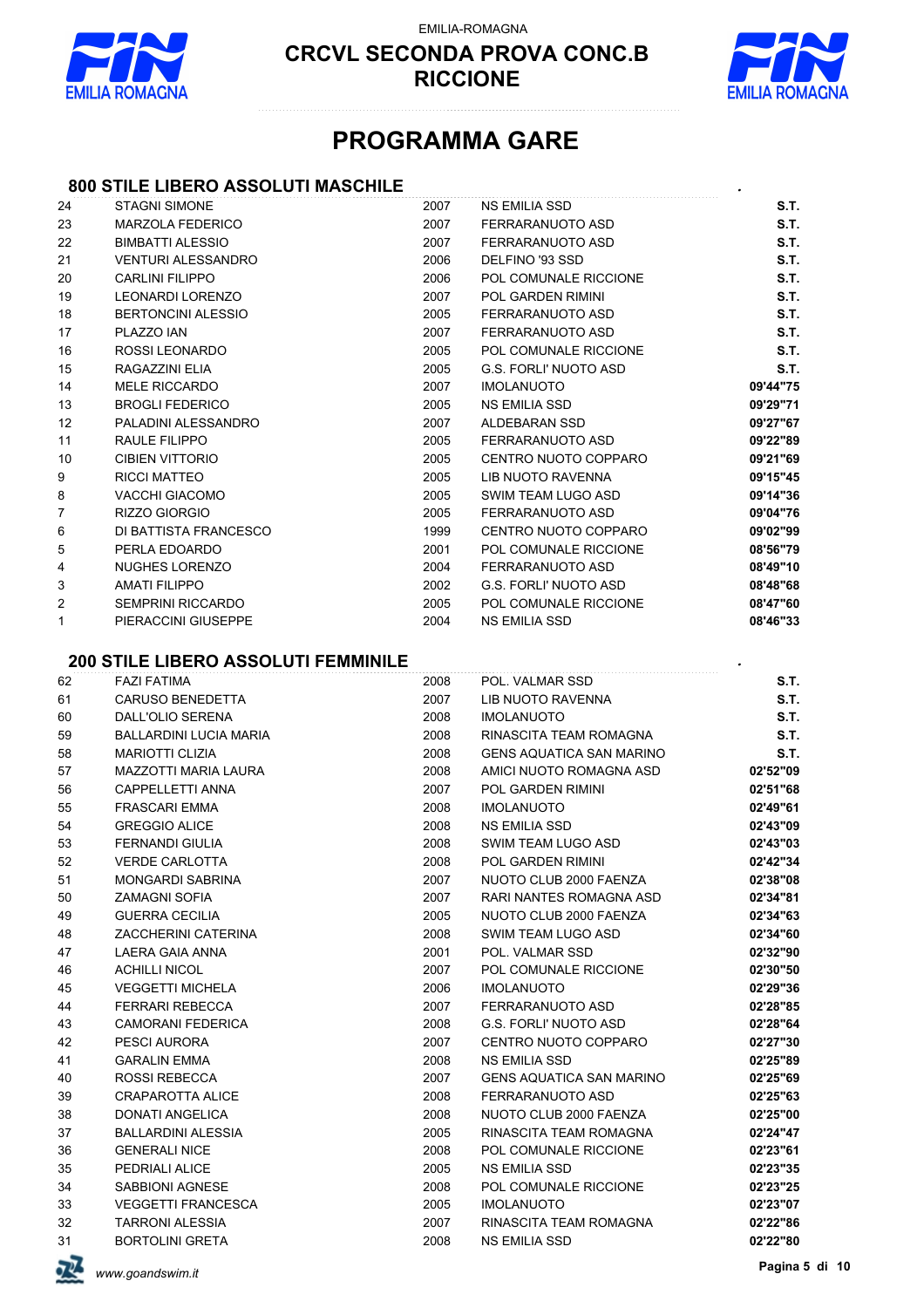



# **PROGRAMMA GARE**

| 30             | <b>CERRI FRANCESCA</b>       | 2007 | POL COMUNALE RICCIONE           | 02'22"46 |
|----------------|------------------------------|------|---------------------------------|----------|
| 29             | <b>GOBBI ALICE</b>           | 2004 | RARI NANTES ROMAGNA ASD         | 02'21"63 |
| 28             | <b>SCARDOVI LINDA</b>        | 2007 | <b>IMOLANUOTO</b>               | 02'21"62 |
| 27             | <b>CANTALUPI CHIARA</b>      | 2008 | <b>NS EMILIA SSD</b>            | 02'21"58 |
| 26             | <b>BONATTI VALENTINA</b>     | 2005 | POL GARDEN RIMINI               | 02'21"44 |
| 25             | DE CAROLIS ANNA              | 2007 | RARI NANTES ROMAGNA ASD         | 02'21"35 |
| 24             | <b>BILLO FRANCESCA</b>       | 2006 | CENTRO NUOTO COPPARO            | 02'21"04 |
| 23             | <b>BOCCOLACCI SARA</b>       | 2004 | RINASCITA TEAM ROMAGNA          | 02'20"41 |
| 22             | <b>BARDUCCI ERICA</b>        | 2005 | NUOTANDO ASD                    | 02'20"34 |
| 21             | MORETTI ANNA CHIARA          | 2004 | <b>NS EMILIA SSD</b>            | 02'19"45 |
| 20             | <b>FUSI MATILDE</b>          | 2007 | FERRARANUOTO ASD                | 02'18"40 |
| 19             | PANZAVOLTA ANGELA            | 2004 | NUOTO CLUB 2000 FAENZA          | 02'18"20 |
| 18             | <b>CECCARONI ILARIA</b>      | 2008 | <b>GENS AQUATICA SAN MARINO</b> | 02'17"60 |
| 17             | <b>BELPERIO GIUSY</b>        | 2008 | RARI NANTES ROMAGNA ASD         | 02'17"41 |
| 16             | <b>BUCCI GIORGIA</b>         | 2006 | NUOTANDO ASD                    | 02'16"90 |
| 15             | <b>BORGOGNONI CAMILLA</b>    | 2001 | NUOTANDO ASD                    | 02'16"71 |
| 14             | <b>GELLI VALENTINA</b>       | 2007 | RINASCITA TEAM ROMAGNA          | 02'16"34 |
| 13             | <b>BARONCELLI CHIARA</b>     | 2002 | RINASCITA TEAM ROMAGNA          | 02'15"91 |
| 12             | <b>MELDOLESI EMMA</b>        | 2005 | RINASCITA TEAM ROMAGNA          | 02'15"43 |
| 11             | POLLINI MIA                  | 2008 | DELFINO '93 SSD                 | 02'15"07 |
| 10             | <b>RENZI ELISABETTA</b>      | 2005 | POL COMUNALE RICCIONE           | 02'14"76 |
| 9              | <b>CALANCA ELETTRA</b>       | 2007 | <b>NS EMILIA SSD</b>            | 02'12"07 |
| 8              | <b>FRISONI SARA</b>          | 2005 | POL COMUNALE RICCIONE           | 02'11"73 |
| $\overline{7}$ | <b>GALLI MATILDE BARBARA</b> | 2004 | <b>IMOLANUOTO</b>               | 02'10"54 |
| 6              | <b>LORENZONI SOFIA</b>       | 2005 | <b>IMOLANUOTO</b>               | 02'09"50 |
| 5              | <b>MORBIN MARIA ELENA</b>    | 2000 | FERRARANUOTO ASD                | 02'09"16 |
| 4              | RAGAZZINI SOFIA              | 2001 | G.S. FORLI' NUOTO ASD           | 02'08"88 |
| 3              | <b>RICCHI AURORA</b>         | 2004 | POL COMUNALE RICCIONE           | 02'08"52 |
| $\overline{2}$ | <b>ARFELLINI GIULIA</b>      | 1999 | RINASCITA TEAM ROMAGNA          | 02'05"48 |
| $\mathbf{1}$   | <b>MAZZONI SAMANTA</b>       | 2001 | POL COMUNALE RICCIONE           | 02'05"04 |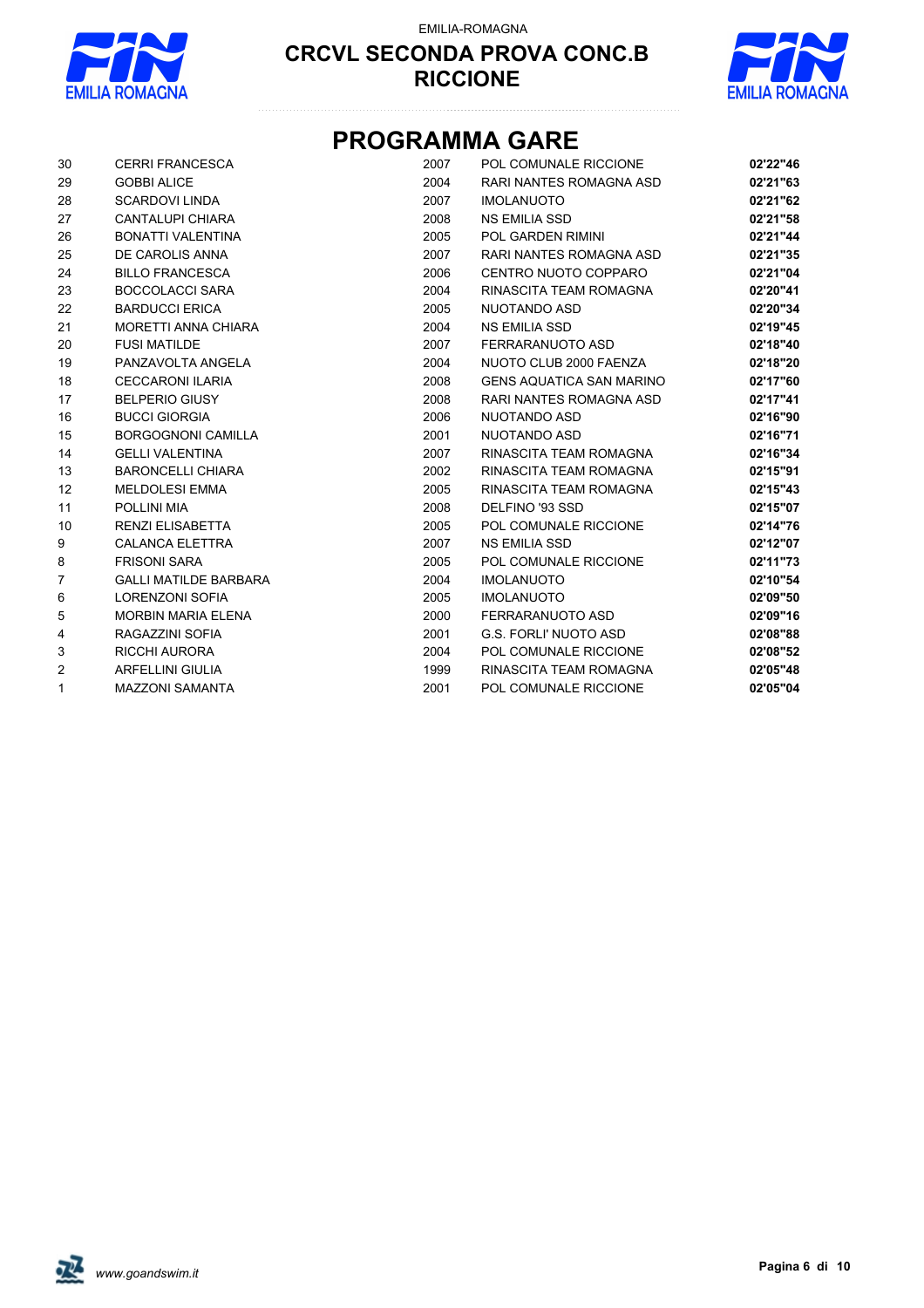

EMILIA-ROMAGNA



# **PROGRAMMA GARE**

#### **100 DORSO ASSOLUTI FEMMINILE** *.*

| 58             | PASOTTI ILARIA                               | 2008         | SWIM TEAM LUGO ASD                          | S.T.                 |
|----------------|----------------------------------------------|--------------|---------------------------------------------|----------------------|
| 57             | <b>SAMA CHIARA</b>                           | 2007         | RINASCITA TEAM ROMAGNA                      | S.T.                 |
| 56             | <b>ZAGHI SOFIA</b>                           | 2008         | <b>FERRARANUOTO ASD</b>                     | S.T.                 |
| 55             | <b>MAZZINI LUDOVICA</b>                      | 2008         | RARI NANTES ROMAGNA ASD                     | S.T.                 |
| 54             | <b>BERTAGLIA DENISE</b>                      | 2008         | FERRARANUOTO ASD                            | S.T.                 |
| 53             | <b>MOLARI CATERINA</b>                       | 2008         | POL. VALMAR SSD                             | 01'35"00             |
| 52             | <b>BOLOGNESI ANNA</b>                        | 2008         | AMICI NUOTO ROMAGNA ASD                     | 01'29"55             |
| 51             | <b>MARTINELLI GIULIA</b>                     | 2008         | RARI NANTES ROMAGNA ASD                     | 01'28"71             |
| 50             | <b>FOSCHINI ANITA</b>                        | 2008         | RINASCITA TEAM ROMAGNA                      | 01'28"10             |
| 49             | <b>CASADEI GIADA</b>                         | 2007         | AMICI NUOTO ROMAGNA ASD                     | 01'27"85             |
| 48             | CAVINA FEDERICA                              | 2008         | <b>IMOLANUOTO</b>                           | 01'25"53             |
| 47             | <b>MORETTI ARIANNA</b>                       | 2008         | AMICI NUOTO ROMAGNA ASD                     | 01'25"51             |
| 46             | <b>SIROLI MARTINA</b>                        | 2008         | NUOTANDO ASD                                | 01'23"81             |
| 45             | <b>CAMBRINI VIOLA</b>                        | 2008         | ALDEBARAN SSD                               | 01'21"34             |
| 44             | <b>CEREDA GIORGIA</b>                        | 2007         | NUOTANDO ASD                                | 01'21"24             |
| 43             | <b>LEGA AURORA</b>                           | 2004         | NUOTO CLUB 2000 FAENZA                      | 01'20"42             |
| 42             | <b>VILLORI VIOLA</b>                         | 2004         | NUOTO CLUB 2000 FAENZA                      | 01'20"20             |
| 41             | <b>ZAMAGNI SOFIA</b>                         | 2007         | RARI NANTES ROMAGNA ASD                     | 01'19"60             |
| 40             | AMADORI ANITA                                | 2006         | NUOTANDO ASD                                | 01'19"09             |
| 39             | <b>ZANFANTI MIA</b>                          | 2006         | RINASCITA TEAM ROMAGNA                      | 01'18"96             |
| 38             | PACCUSSE KATIA                               | 2005         | RINASCITA TEAM ROMAGNA                      | 01'18"22             |
| 37             | ZALAMBANI GINEVRA                            | 2004         | SWIM TEAM LUGO ASD                          | 01'17"72             |
| 36             | <b>BALDARELLI CHIARA</b>                     | 2007         | <b>ALDEBARAN SSD</b>                        | 01'17"15             |
| 35             | <b>BENINI CHIARA</b>                         | 2007         | LIB NUOTO RAVENNA                           | 01'16"79             |
| 34             | <b>ROSSI REBECCA</b>                         | 2007         | <b>GENS AQUATICA SAN MARINO</b>             | 01'16"52             |
| 33             | PANCALDI CATERINA                            | 2007         | <b>IMOLANUOTO</b>                           | 01'16"24             |
| 32             | <b>TIEGHI MARTA</b>                          | 2006         | CENTRO NUOTO COPPARO                        | 01'16"18             |
| 31             | POLAZZI MARTINA                              | 2008         | POL COMUNALE RICCIONE                       | 01'15"97             |
| 30             | <b>BUSSI ILARIA</b>                          | 2008         | <b>IMOLANUOTO</b>                           | 01'15"89             |
| 29             | <b>MUCCIOLI CECILIA</b>                      | 2006         | RARI NANTES ROMAGNA ASD                     | 01'14"74             |
| 28             | <b>BRONZETTI MARGHERITA</b>                  | 2007         | RARI NANTES ROMAGNA ASD                     | 01'14"54             |
| 27             | <b>CANTALUPI CHIARA</b>                      | 2008         | NS EMILIA SSD                               | 01'14"29             |
| 26             | <b>TROTTO SARA</b>                           | 2008         | NUOTANDO ASD                                | 01'14"25             |
| 25             | <b>FIORENTINI ELEONORA</b>                   | 2007         | NUOTO CLUB 2000 FAENZA                      | 01'14"13             |
| 24             | LODOVICHETTI LUCE                            | 2008         | RARI NANTES ROMAGNA ASD                     | 01'14"09             |
| 23             | <b>TARRONI ALESSIA</b>                       | 2007         | RINASCITA TEAM ROMAGNA                      | 01'13"46             |
| 22             | <b>RICCI CHIARA</b>                          | 2004         | SWIM TEAM LUGO ASD                          | 01'13"37             |
| 21             | <b>LENA VIRGINIA</b>                         | 2004         | <b>IMOLANUOTO</b>                           | 01'12"97             |
| 20             | PANZAVOLTA ANGELA                            | 2004         | NUOTO CLUB 2000 FAENZA                      | 01'11"72             |
| 19             | PEDULLI MARTINA                              | 2004         | RARI NANTES ROMAGNA ASD                     | 01'11"26             |
| 18             | <b>MORO SOFIA</b>                            | 2004         | NS EMILIA SSD                               | 01'11"04             |
| 17             | SANGIORGI PENELOPE                           | 2007         | NUOTO CLUB 2000 FAENZA                      | 01'10"89             |
| 16             | <b>CAPRI NOEMI</b>                           | 2006         | <b>IMOLANUOTO</b>                           | 01'10"86             |
| 15             | SIRRI CATERINA                               | 2007         | RARI NANTES ROMAGNA ASD                     | 01'10"69             |
| 14             | <b>GELLI VALENTINA</b>                       | 2007         | RINASCITA TEAM ROMAGNA                      | 01'10"67             |
| 13             | <b>MODULA CARLOTTA</b>                       | 2006         | <b>GENS AQUATICA SAN MARINO</b>             | 01'10"64             |
| 12             | <b>MAZZANTI ILARIA</b>                       | 2008         | DELFINO '93 SSD                             | 01'10"55             |
| 11             | PICELLI GIULIA                               | 2005         | NS EMILIA SSD                               | 01'09"49             |
| 10             | <b>GENGHINI GIORGIA</b>                      | 2007         | POL GARDEN RIMINI                           | 01'09"46             |
| 9              | <b>BERTUCCIOLI MARGHERITA</b>                | 2007<br>2003 | POL COMUNALE RICCIONE                       | 01'09"35<br>01'08"44 |
| 8<br>7         | <b>GALEOTTI ALICE</b><br><b>FOSCHI ALICE</b> | 2002         | <b>IMOLANUOTO</b><br>RINASCITA TEAM ROMAGNA | 01'08"10             |
|                | <b>CASTORI CLOTILDE</b>                      | 2005         | LIB NUOTO RAVENNA                           | 01'07"88             |
| 6<br>5         | <b>FRISONI VANESSA</b>                       | 2003         | POL COMUNALE RICCIONE                       | 01'07"65             |
| 4              | <b>FARABEGOLI VERA</b>                       | 2005         | RINASCITA TEAM ROMAGNA                      | 01'07"34             |
| 3              | PASE ANNA                                    | 2001         | NS EMILIA SSD                               | 01'06"20             |
| $\overline{c}$ | <b>BRAVACCINI GAIA</b>                       | 2001         | FERRARANUOTO ASD                            | 01'06"11             |
| 1              | SALVATO SOFIA                                | 2005         | <b>IMOLANUOTO</b>                           | 01'04"20             |
|                |                                              |              |                                             |                      |

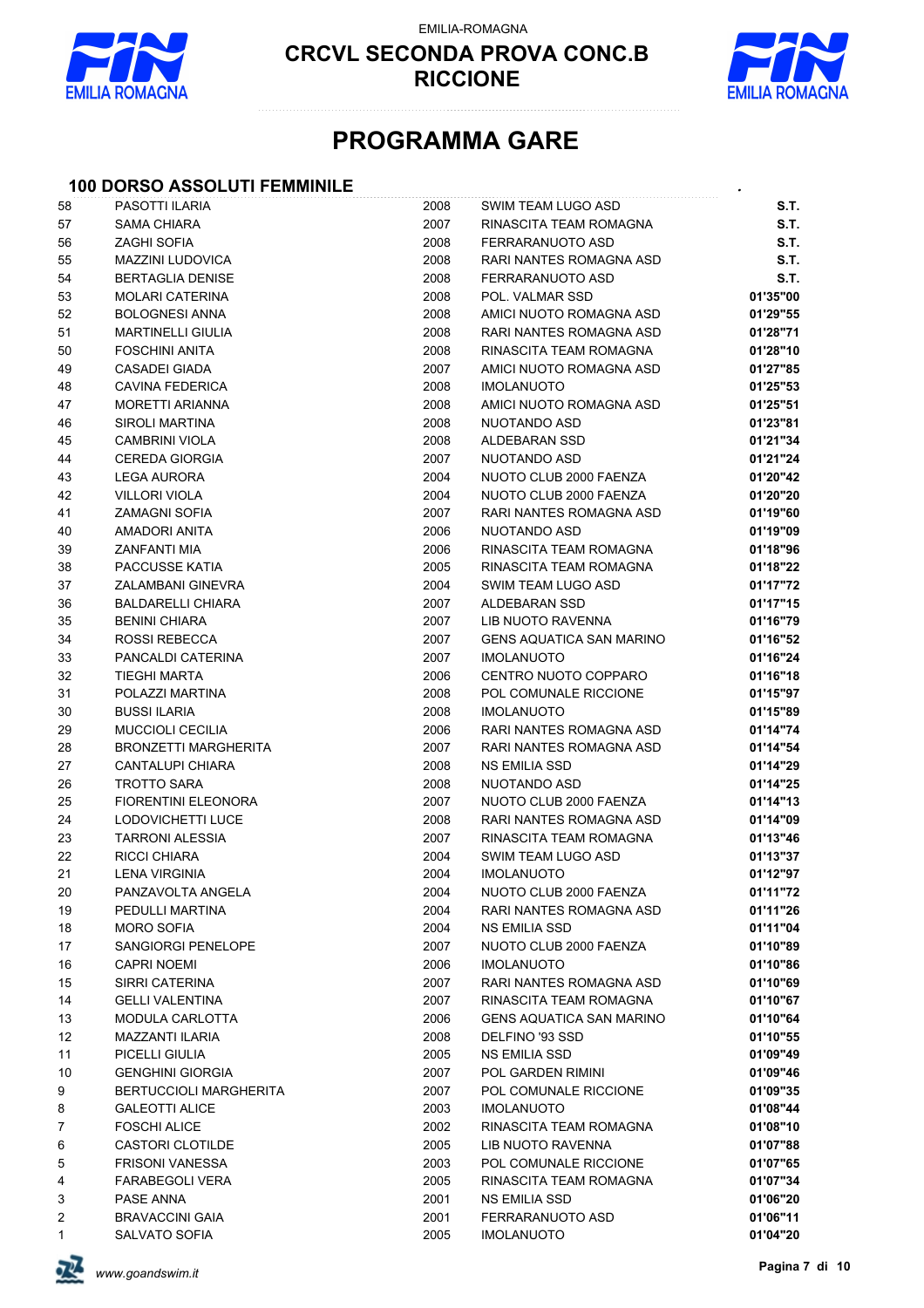



# **PROGRAMMA GARE**

### **50 RANA ASSOLUTI FEMMINILE** *.*

| 20             | <b>OCCHI ELENA</b>                     | 2005 | <b>NS EMILIA SSD</b>            | S.T.     |
|----------------|----------------------------------------|------|---------------------------------|----------|
| 19             | <b>BORTINI NICOLE</b>                  | 2006 | CENTRO NUOTO COPPARO            | 00'43"38 |
| 18             | <b>GREGORI GIULIA</b>                  | 2006 | DELFINO '93 SSD                 | 00'39"69 |
| 17             | <b>CASADIO ALICE</b>                   | 2006 | SWIM TEAM LUGO ASD              | 00'39"21 |
| 16             | <b>MELDOLESI GRETA</b>                 | 2003 | RINASCITA TEAM ROMAGNA          | 00'38"97 |
| 15             | PEDULLI MARTINA                        | 2004 | RARI NANTES ROMAGNA ASD         | 00'38"15 |
| 14             | <b>GATTI FEDERICA</b>                  | 2003 | <b>GENS AQUATICA SAN MARINO</b> | 00'37"46 |
| 13             | <b>GUERZI VITTORIA</b>                 | 2003 | DELFINO '93 SSD                 | 00'37"25 |
| 12             | <b>NERI FRANCESCA</b>                  | 2006 | <b>IMOLANUOTO</b>               | 00'37"18 |
| 11             | DI DOMENICO AGNESE                     | 2005 | POL COMUNALE RICCIONE           | 00'36"27 |
| 10             | PIERI NICOLE                           | 2003 | LIB NUOTO RAVENNA               | 00'36"13 |
| 9              | <b>CARLONI MARIA ELENA</b>             | 2006 | ALDEBARAN SSD                   | 00'36"11 |
| 8              | <b>BRAVACCINI GAIA</b>                 | 2001 | FERRARANUOTO ASD                | 00'36"03 |
| 7              | <b>CARROLI SOFIA</b>                   | 2006 | <b>IMOLANUOTO</b>               | 00'35"73 |
| 6              | <b>FABBRI MYRIAM</b>                   | 2006 | FERRARANUOTO ASD                | 00'35"70 |
| 5              | <b>MANCINI SARA</b>                    | 2004 | ALDEBARAN SSD                   | 00'35"63 |
| 4              | <b>GIULIANINI LUCIA</b>                | 2005 | RARI NANTES ROMAGNA ASD         | 00'34"78 |
| 3              | <b>GIONTA GAIA</b>                     | 2005 | NUOTO CLUB 2000 FAENZA          | 00'34"13 |
| 2              | RIMONDINI MARIA CHIARA                 | 2003 | <b>IMOLANUOTO</b>               | 00'34"08 |
| 1              | <b>CURIA GIULIA</b>                    | 2005 | <b>IMOLANUOTO</b>               | 00'33"70 |
|                | <b>200 FARFALLA ASSOLUTI FEMMINILE</b> |      |                                 |          |
| 23             | PASTI ANASTASIA                        | 2008 | DELFINO '93 SSD                 | S.T.     |
| 22             | <b>MESINI EMMA</b>                     | 2006 | <b>NS EMILIA SSD</b>            | S.T.     |
| 21             | RAGGINI MARTINA                        | 2005 | RINASCITA TEAM ROMAGNA          | 02'55"50 |
| 20             | <b>GREGGIO EMMA</b>                    | 2006 | <b>NS EMILIA SSD</b>            | 02'52"06 |
| 19             | POLIDORI GIADA                         | 2007 | RARI NANTES ROMAGNA ASD         | 02'45"99 |
| 18             | <b>VALIERI ALESSANDRA</b>              | 2008 | <b>NS EMILIA SSD</b>            | 02'44"87 |
| 17             | RAVAIOLI SOFIA                         | 2006 | RARI NANTES ROMAGNA ASD         | 02'43"97 |
| 16             | <b>CAMORANI FEDERICA</b>               | 2008 | <b>G.S. FORLI' NUOTO ASD</b>    | 02'43"57 |
| 15             | FOGAGNOLO LUCREZIA                     | 2008 | CENTRO NUOTO COPPARO            | 02'42"79 |
| 14             | <b>CALDERONI ANNA</b>                  | 2008 | LIB NUOTO RAVENNA               | 02'42"53 |
| 13             | PADALINO SOFIA                         | 2008 | RARI NANTES ROMAGNA ASD         | 02'42"00 |
| 12             | <b>FIORENTINI ELISABETTA</b>           | 2004 | SWIM TEAM LUGO ASD              | 02'40"44 |
| 11             | <b>GALASSO LUCIA</b>                   | 2008 | RINASCITA TEAM ROMAGNA          | 02'39"64 |
| 10             | <b>MINELLI GIADA</b>                   | 2008 | NUOTO CLUB 2000 FAENZA          | 02'34"40 |
| 9              | <b>GUERRA CECILIA</b>                  | 2007 | SWIM TEAM LUGO ASD              | 02'32"83 |
| 8              | <b>FRANCHI VIRGINIA</b>                | 2005 | POL COMUNALE RICCIONE           | 02'30"56 |
| $\overline{7}$ | <b>BELTRAME ALICE</b>                  | 2006 | IMOLANUOTO                      | 02'29"37 |
| 6              | SALVATO ASIA                           | 2007 | <b>IMOLANUOTO</b>               | 02'26"35 |
| 5              | <b>SCALINI NICOLE</b>                  | 2006 | <b>IMOLANUOTO</b>               | 02'23"82 |
| 4              | ALBANELLI AURORA                       | 2004 | <b>IMOLANUOTO</b>               | 02'23"81 |
| 3              | <b>FANTUZ MARTINA</b>                  | 2001 | <b>IMOLANUOTO</b>               | 02'23"52 |
| 2              | <b>CALANCA ELETTRA</b>                 | 2007 | <b>NS EMILIA SSD</b>            | 02'21"28 |
| 1              | <b>VANDINI CHIARA</b>                  | 1998 | LIB NUOTO RAVENNA               | 02'14"92 |
|                |                                        |      |                                 |          |

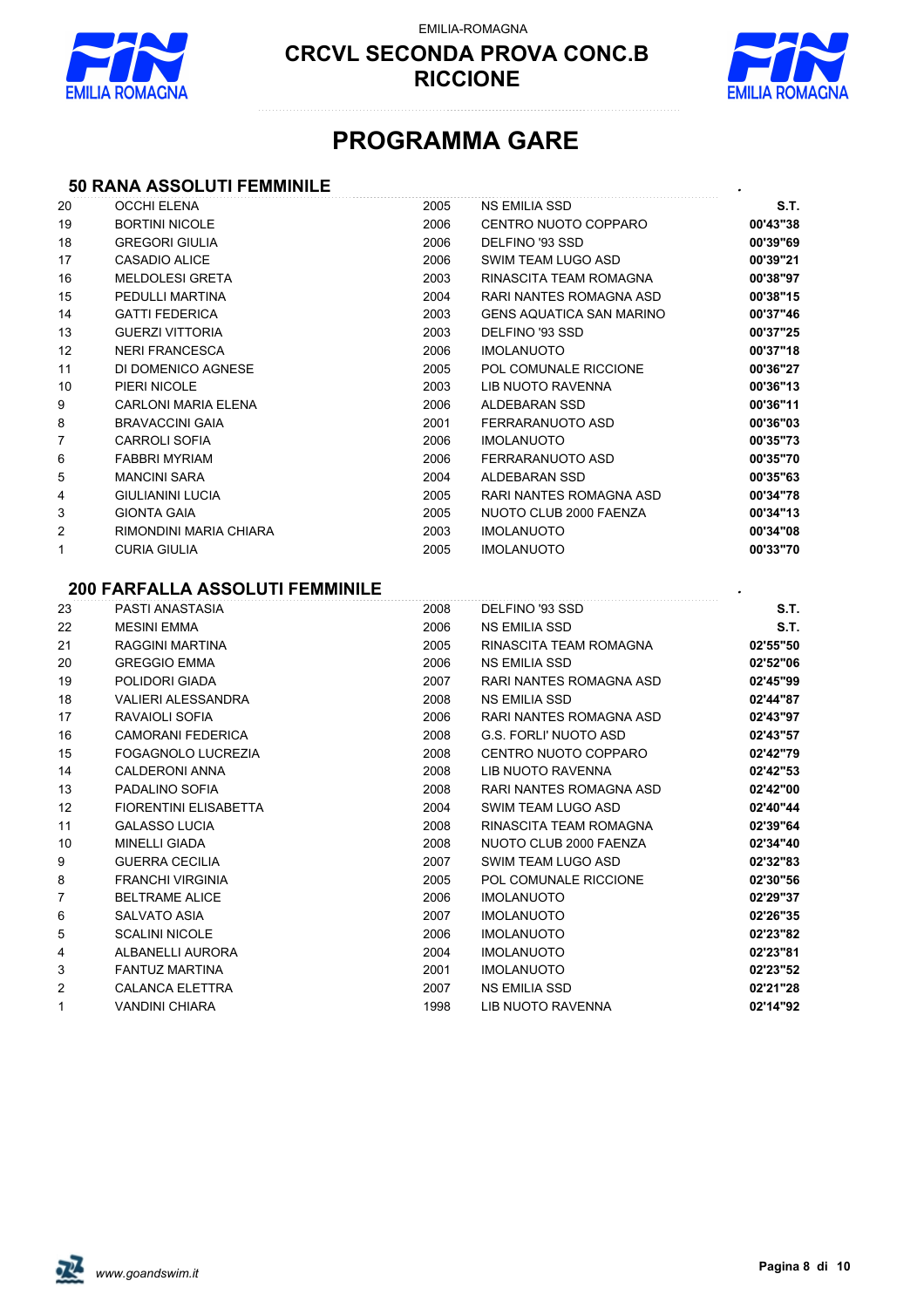

EMILIA-ROMAGNA



# **PROGRAMMA GARE**

### **200 MISTI ASSOLUTI FEMMINILE** *.*

| 44           | <b>ESPOSITO LIDIA</b>      | 2004 | AMICI NUOTO ROMAGNA ASD         | S.T.     |
|--------------|----------------------------|------|---------------------------------|----------|
| 43           | <b>MONGARDI SABRINA</b>    | 2007 | NUOTO CLUB 2000 FAENZA          | S.T.     |
| 42           | <b>FIORENTINI ELEONORA</b> | 2007 | NUOTO CLUB 2000 FAENZA          | S.T.     |
| 41           | <b>BABINI ALICE</b>        | 2008 | <b>IMOLANUOTO</b>               | S.T.     |
| 40           | EL KHOLDI BOSHRA           | 2008 | <b>IMOLANUOTO</b>               | 03'10"87 |
| 39           | <b>ZANARINI VERA</b>       | 2005 | LIB NUOTO RAVENNA               | 03'07"23 |
| 38           | <b>SABATTANI GAIA</b>      | 2008 | <b>IMOLANUOTO</b>               | 03'01"07 |
| 37           | LODOVICHETTI LUCE          | 2008 | RARI NANTES ROMAGNA ASD         | 02'59"49 |
| 36           | DONATI BENEDETTA           | 2008 | NUOTO CLUB 2000 FAENZA          | 02'56"26 |
| 35           | CASADIO ALICE              | 2006 | SWIM TEAM LUGO ASD              | 02'51"38 |
| 34           | <b>BERSANETTI SOFIA</b>    | 2008 | DELFINO '93 SSD                 | 02'50"08 |
| 33           | DE MARCHI LUDOVICA         | 2007 | LIB NUOTO RAVENNA               | 02'49"80 |
| 32           | RAMENGHI ANNA ELENA        | 2008 | <b>IMOLANUOTO</b>               | 02'47"51 |
| 31           | <b>DONATI ANGELICA</b>     | 2008 | NUOTO CLUB 2000 FAENZA          | 02'47"31 |
| 30           | <b>MORGAGNI GIULIA</b>     | 2008 | RARI NANTES ROMAGNA ASD         | 02'47"20 |
| 29           | RONDONI ALICE              | 2008 | RARI NANTES ROMAGNA ASD         | 02'47"03 |
| 28           | <b>BIANCO SARA</b>         | 2007 | RARI NANTES ROMAGNA ASD         | 02'46"32 |
| 27           | ROCCHI GINEVRA             | 2007 | NUOTANDO ASD                    | 02'45"69 |
| 26           | SASSOLI EMMA SOFIA         | 2006 | NS EMILIA SSD                   | 02'45"15 |
| 25           | RONCASAGLIA IRENE          | 2004 | NUOTO CLUB 2000 FAENZA          | 02'44"17 |
| 24           | <b>OCCHI ELENA</b>         | 2005 | <b>NS EMILIA SSD</b>            | 02'43"45 |
| 23           | <b>MANETTI MARTINA</b>     | 2004 | DELFINO '93 SSD                 | 02'41"03 |
| 22           | <b>RIGHETTI SARA</b>       | 2005 | POL COMUNALE RICCIONE           | 02'40"83 |
| 21           | <b>GARDI SARA</b>          | 2007 | SWIM TEAM LUGO ASD              | 02'40"52 |
| 20           | <b>OTTAVI GAIA</b>         | 2003 | LIB NUOTO RAVENNA               | 02'39"39 |
| 19           | <b>CESTARI GIULIA</b>      | 2008 | DELFINO '93 SSD                 | 02'39"38 |
| 18           | ROCCHI MATILDE             | 2005 | RINASCITA TEAM ROMAGNA          | 02'39"06 |
| 17           | ANDREOTTI ELENA            | 2007 | FERRARANUOTO ASD                | 02'38"96 |
| 16           | MONTEVECCHI GIADA          | 2007 | RINASCITA TEAM ROMAGNA          | 02'38"83 |
| 15           | <b>MAZZANTI ILARIA</b>     | 2008 | DELFINO '93 SSD                 | 02'37"35 |
| 14           | <b>DELMONTE ASIA</b>       | 2008 | ALDEBARAN SSD                   | 02'36"42 |
| 13           | FONTANA VALERIA            | 2008 | <b>NS EMILIA SSD</b>            | 02'36"41 |
| 12           | SANGIORGI PENELOPE         | 2007 | NUOTO CLUB 2000 FAENZA          | 02'35"79 |
| 11           | <b>NOLFI ANGELA</b>        | 2003 | RINASCITA TEAM ROMAGNA          | 02'35"51 |
| 10           | <b>BASTIANELLI MARTA</b>   | 2008 | POL COMUNALE RICCIONE           | 02'34"24 |
| 9            | <b>SANTI BEATRICE</b>      | 2004 | <b>GENS AQUATICA SAN MARINO</b> | 02'30"20 |
| 8            | <b>GUIDOTTI ARIANNA</b>    | 2006 | <b>IMOLANUOTO</b>               | 02'28"84 |
| 7            | <b>MALTONI ANDREA</b>      | 2006 | NUOTO CLUB 2000 FAENZA          | 02'28"78 |
| 6            | <b>VENIERI MARTINA</b>     | 2003 | NUOTO CLUB 2000 FAENZA          | 02'28"68 |
| 5            | SALAROLI SOFIA             | 2000 | NUOTO CLUB 2000 FAENZA          | 02'25"33 |
| 4            | <b>VIGNOLI MATILDE</b>     | 2004 | <b>IMOLANUOTO</b>               | 02'24"49 |
| 3            | <b>ZANNI EMMA</b>          | 2003 | <b>NS EMILIA SSD</b>            | 02'24"30 |
| 2            | <b>VELOCE GEMMA</b>        | 2007 | RINASCITA TEAM ROMAGNA          | 02'23"59 |
| $\mathbf{1}$ | <b>MAZZONI SAMANTA</b>     | 2001 | POL COMUNALE RICCIONE           | 02'23"44 |